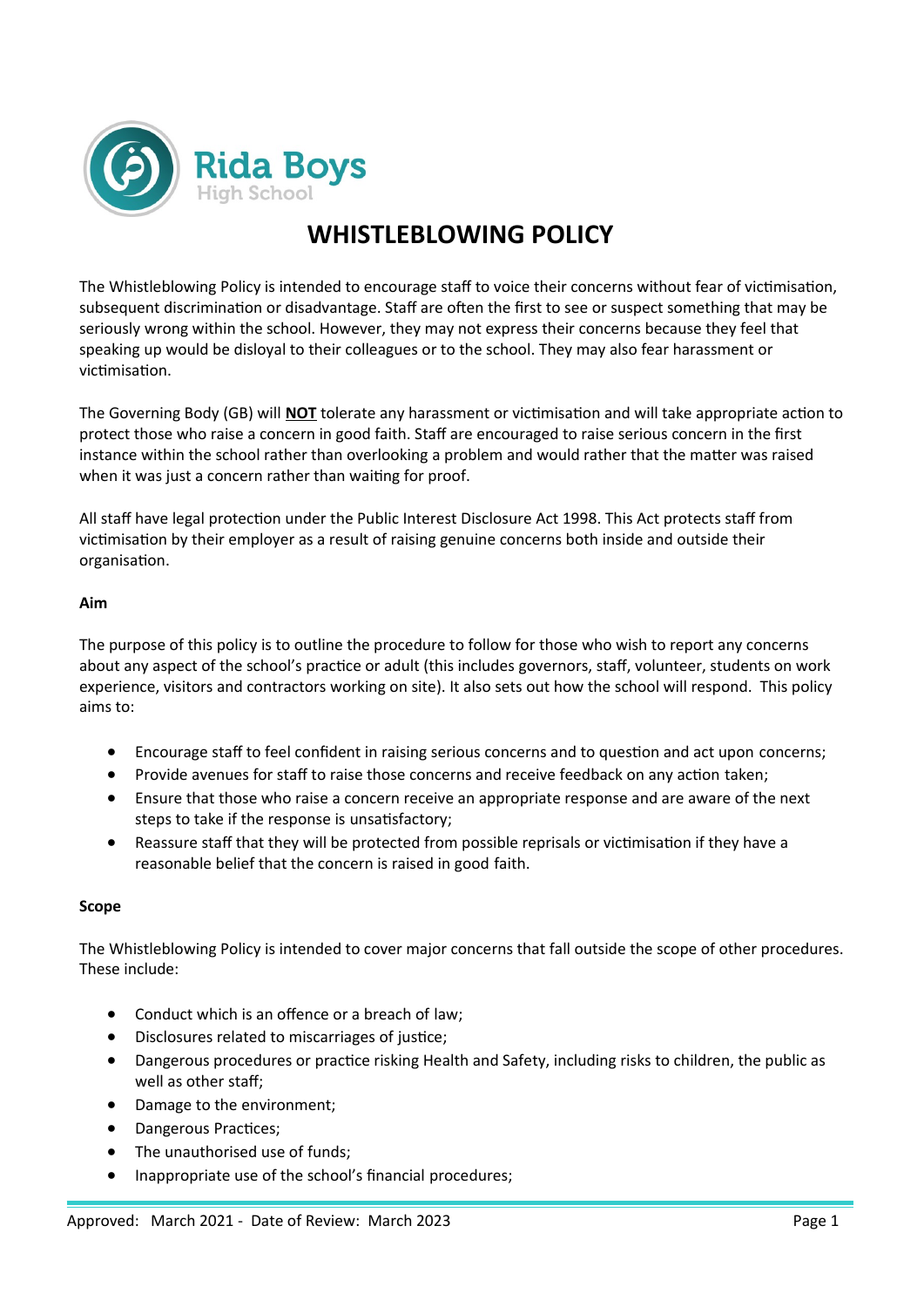- Fraud or corruption;
- Practice which falls below established standards or practice;
- Action which is contrary to the code of conduct for staff;
- Sexual or physical abuse of pupils or others;
- Any other behaviour that would be inappropriate by a reasonable individual.

The school operates within legal requirements and regulations and expects all staff to co-operate by adhering to all laws, regulations, policies and procedures. The school is committed to the values of accountability.

# **Confidentiality**

All concerns will be treated in confidence and every effort will be made not to reveal the identity of the person(s) if they request this. If we are unable to resolve your concern without revealing your identity (e.g. statement needed for the purposes of undertaking a statutory investigation), we will discuss this with you.

# **Anonymous Allegations**

Where possible we encourage you to provide your details because concerns raised anonymously are less powerful but will still be considered and action taken will be dependent on the following:

- The seriousness of the issue raised;
- The credibility of the concern;
- The likelihood of confirming the allegation from an attributable source.

# **Responsible Officer**

The Chair of the Personnel Committee has the overall responsibility for the maintenance and operation of the Whistleblowing policy in respect of concerns raised formally outside the management of the school. In respect of concerns raised internally within the school the SMT will maintain a record of concerns raised and the outcome and will report as necessary to the Governing Body.

The school maintains a record of concerns raised and the outcome, but in a form which does not endanger your confidentiality.

#### **Untrue Allegations**

If a member of staff makes an allegation in good faith, but it is not confirmed by the investigation no action will be taken against them. If however, they make an allegation frivolously, maliciously or for personal gain, disciplinary action may be taken against them. In such cases, the Disciplinary Procedure will apply.

#### **How to raise a concern**

When staff feel concerned about bad practice he or she will need to identify the issues carefully. The standards against which the practice is being judged must be clear. The following guidance should be considered:

- Is it illegal/ a criminal offence?
- Does it contravene professional codes of practice?
- Does it fall substantially below established standards of practice amounting to improper conduct?
- Is it against government guidelines?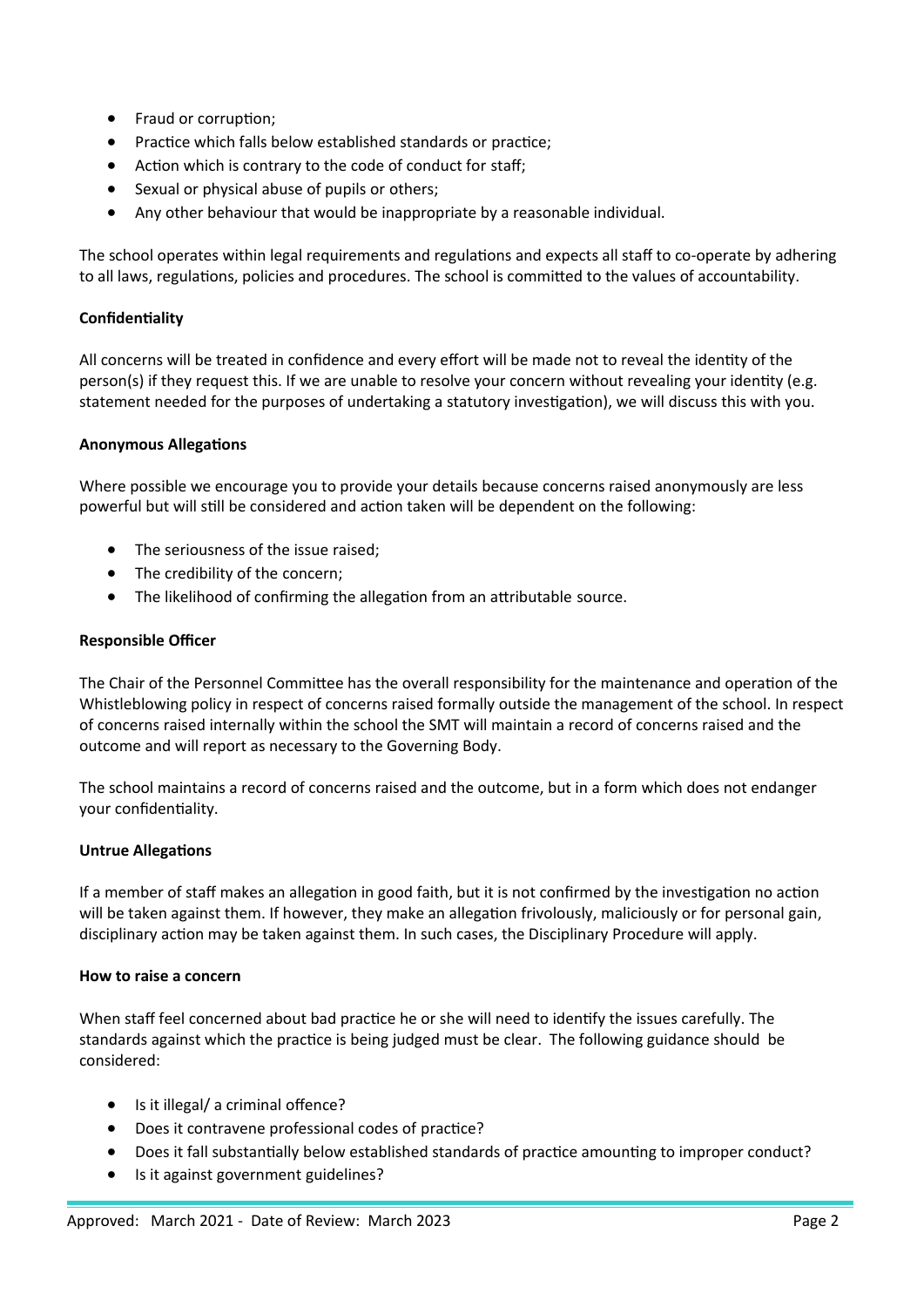- Is it against the school's guidelines?
- Is it about one individual's behaviour or is it about general working practices?
- Does it contradict what the staff has been taught?
- Has the staff witnessed the incident? If so he or she should write it down
- Did anyone else witness the incident at the same time? If so they should write it down.

#### **Process**

- Concerns may be raised verbally or in writing. Staff who wish to make a written report should give the background and history of the concern and the reason why they are particularly concerned about the situation. The earlier concerns are expressed the easier it is to take action;
- If staff wishes he or she may ask for a private confidential meeting with the person to whom he or she wishes to make the complaint;
- Staff may take another person with them as a witness or for support;
- Staff should take to the meeting, if possible, dated and signed written supporting statements from anyone who can confirm the allegations;
- When making the complaint verbally, staff should write down any relevant information and date it. Keep copies of all correspondence and relevant information;
- Staff should ask the person to whom he or she is making the complaint what the next steps will be and if anything more is expected of them;
- Staff should ask to be informed of the outcome of the investigation into the complaint.

Although staff are not expected to prove beyond doubt the truth of an allegation, they will need to demonstrate to the person contacted that there are reasonable grounds for their concern. Staff may wish to consider discussing their concern with a colleague first and they may find it easier to raise the matter if there are two people who have had the same experience or concerns. Staff may ask a professional association representative to advise them, or be present during any meetings or interviews in connection with the concerns they have raised.

# **Who to Raise Concerns to?**

As a first step, staff should normally raise concerns with their immediate manager/supervisor. However, if their concern is about their manager they should contact the Headteacher or a member of the SMT.

If the concern is about the Headteacher or a member of the SMT, he or she should contact the Chair of the Personnel Committee.

It is strongly recommended that the Whistleblowing Form below is completed.

#### **How the School Will Respond**

The individual manager hearing the concern is encouraged to take advice from the Governing Body. Where appropriate, the matters raised may:

- Be investigated by a member of the Headteacher or a member of the SMT in conjunction with the Chair of the Personnel Committee;
- Be referred to the police;
- Form the subject of an independent inquiry.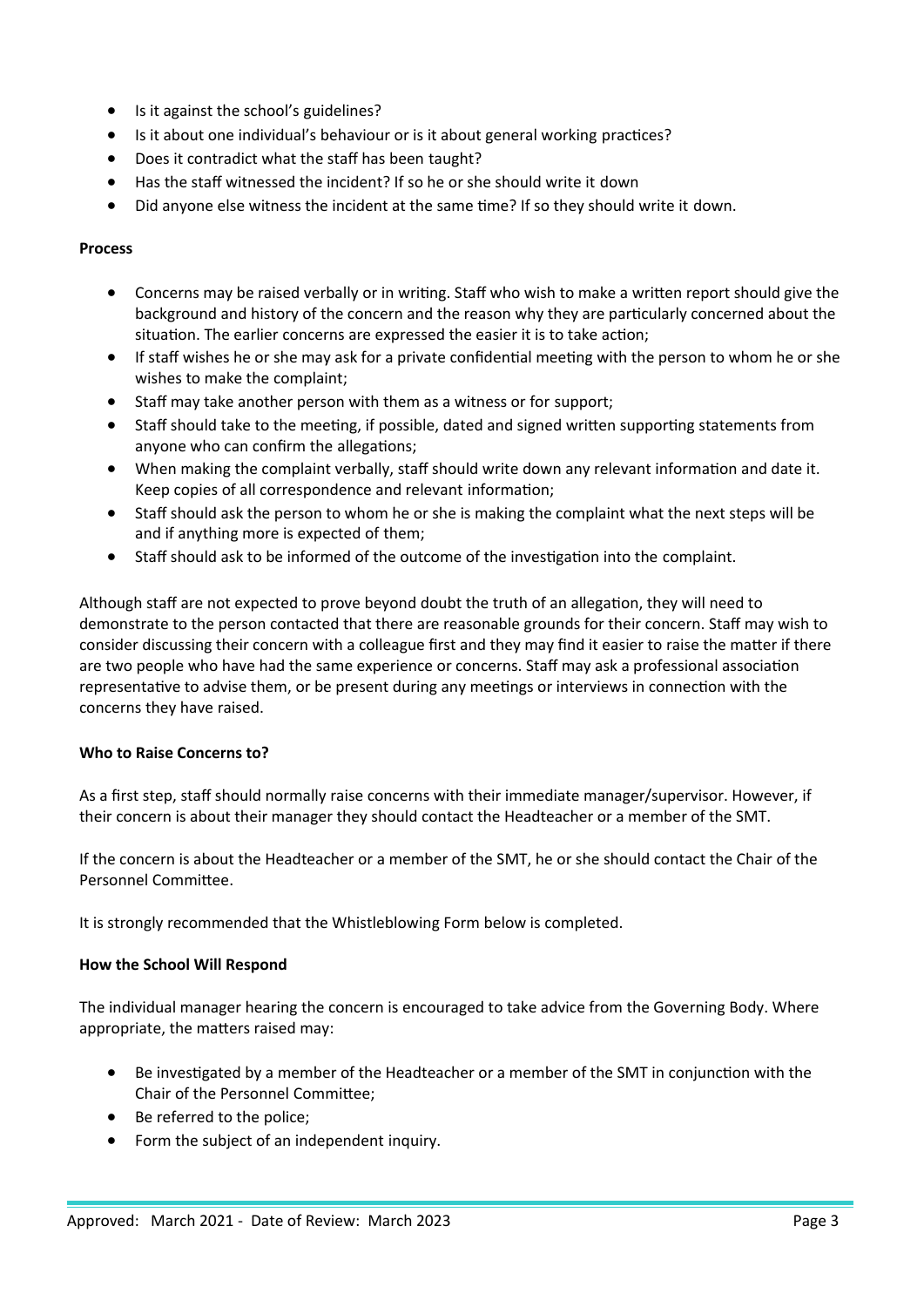# **How Concerns Will Be Dealt With**

All allegations will be investigated: how and by who depends on how serious they are and who they involve. The investigation may be handled internally, with the support of the Local Authority Designated Officer (LADO) or be passed to external agencies such as the police or social services on the advice of the LADO.

In order to protect individuals and those accused of misdeeds or possible malpractice, initial enquiries will be made to decide whether an investigation is appropriate and if so what form it should take. The overriding principle the school will have in mind is the public interest. Concerns or allegations, which fall within the scope of specific procedures (for example, child protection or discrimination issues), will normally be referred for consideration under those procedures.

We will let you know the outcome of the investigation, so that you can see that the matter has been properly addressed.

Ofsted will be contacted with details of the allegation and the actions that were taken within 14 days through the details below:

**Ofsted** Piccadilly Gate Store Street Manchester M1 2WD 0300 123 1231

Some concerns may be resolved by agreed action without the need for investigation. If urgent action is required, this will be taken before any investigation is conducted.

Within ten working days of a concern being raised, the manager hearing the concern will write to the staff, and:

- Acknowledge the concern has been received;
- Indicate how the matter will be dealt with and who will be involved;
- Where possible, give an estimate of how long it will take to provide a response;
- Tell the person who raised the concern whether any initial enquiries have been made;
- Check whether he or she needs any personal support;
- Advise whether further investigations will take place and if not why not.

The amount of contact between the person leading the investigation and the member of staff who raised the concern will depend on the nature of the concern raised, the potential difficulties involved, and the clarity of the information provided. If necessary, the school will seek further information from the staff, as part of the investigation process.

The school will take steps to minimise any difficulties experienced by the person as a result of raising any concerns. For instance, if they are required to give evidence in criminal or disciplinary proceedings, the school will arrange for them to receive support.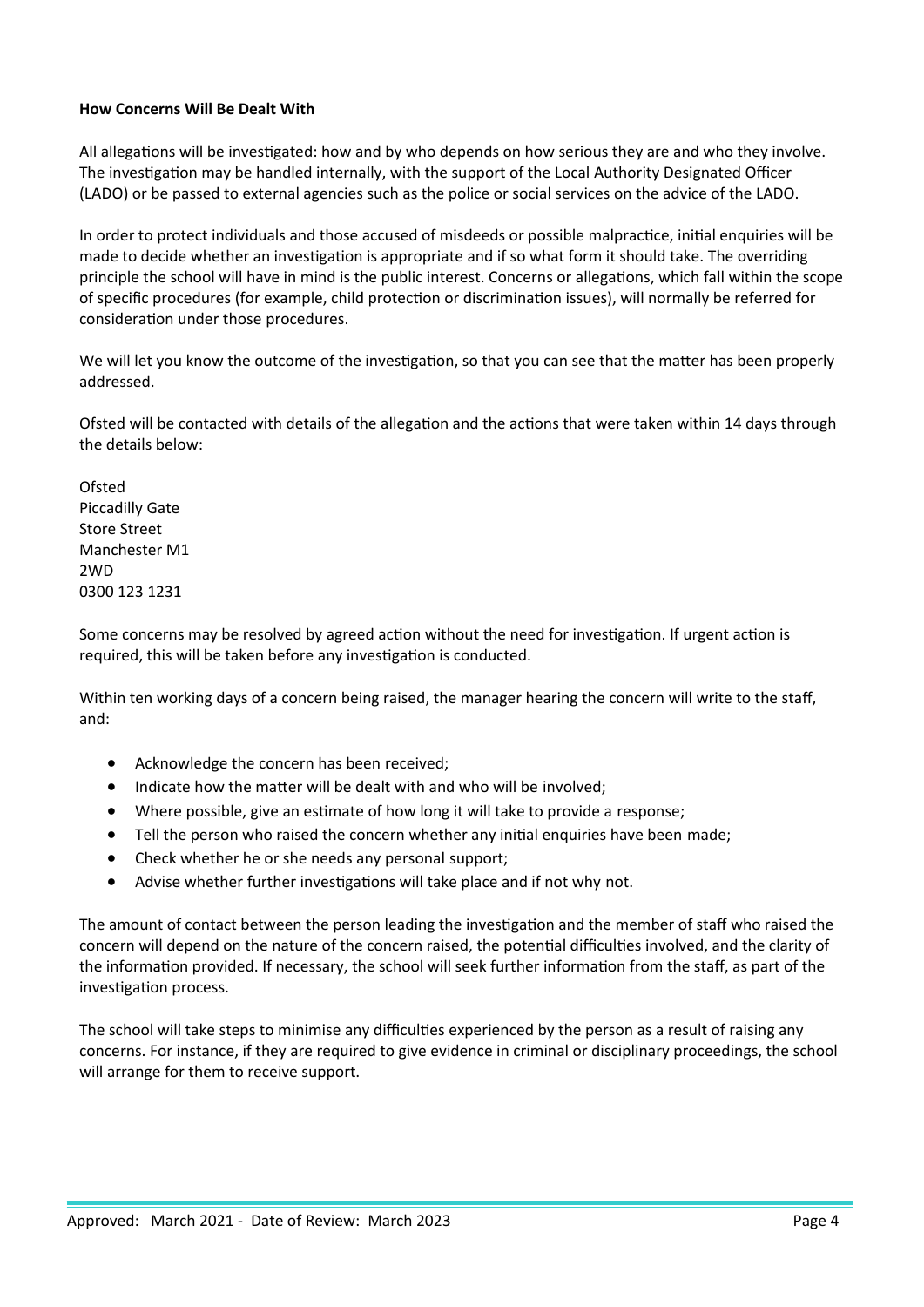The school accepts that individuals need to be assured that the matter has been addressed. Thus, subject to legal constraints and the bounds of confidentiality, we will inform them of the outcome of any investigation, and the action that is to be taken against those whose action caused the concern. If appropriate, what changes are to be made to monitor procedures to ensure that a similar concern is not raised in the future.

# **How Matters Can be Taken Further**

If the member of staff is not satisfied with the outcome, they may take the matter to the Chair of Governors if they have not already been involved. Within ten days the Chair of Governors will write to acknowledge the concern has been received and indicate the steps that will be taken. The Chair of Governors may choose to set up a small group of Governors to investigate the concern. The Chair of Governors will then inform the staff of the outcome on the same basis as above.

If the concern is raised outside of the school, this policy does not apply. Where a concern is raised outside of the school it is the responsibility of the person raising the concern to ensure they comply with the requirements of the Public Disclosure Act 1998. Personal and sensitive information should not be disclosed.

Any staff who unreasonably and without justification raises such issues on a wider basis, such as with the press, without following the steps and advice in this procedure may be subject to the school's disciplinary procedure.

NOTE: Any changes to this policy must be reflected in the Staff Handbook